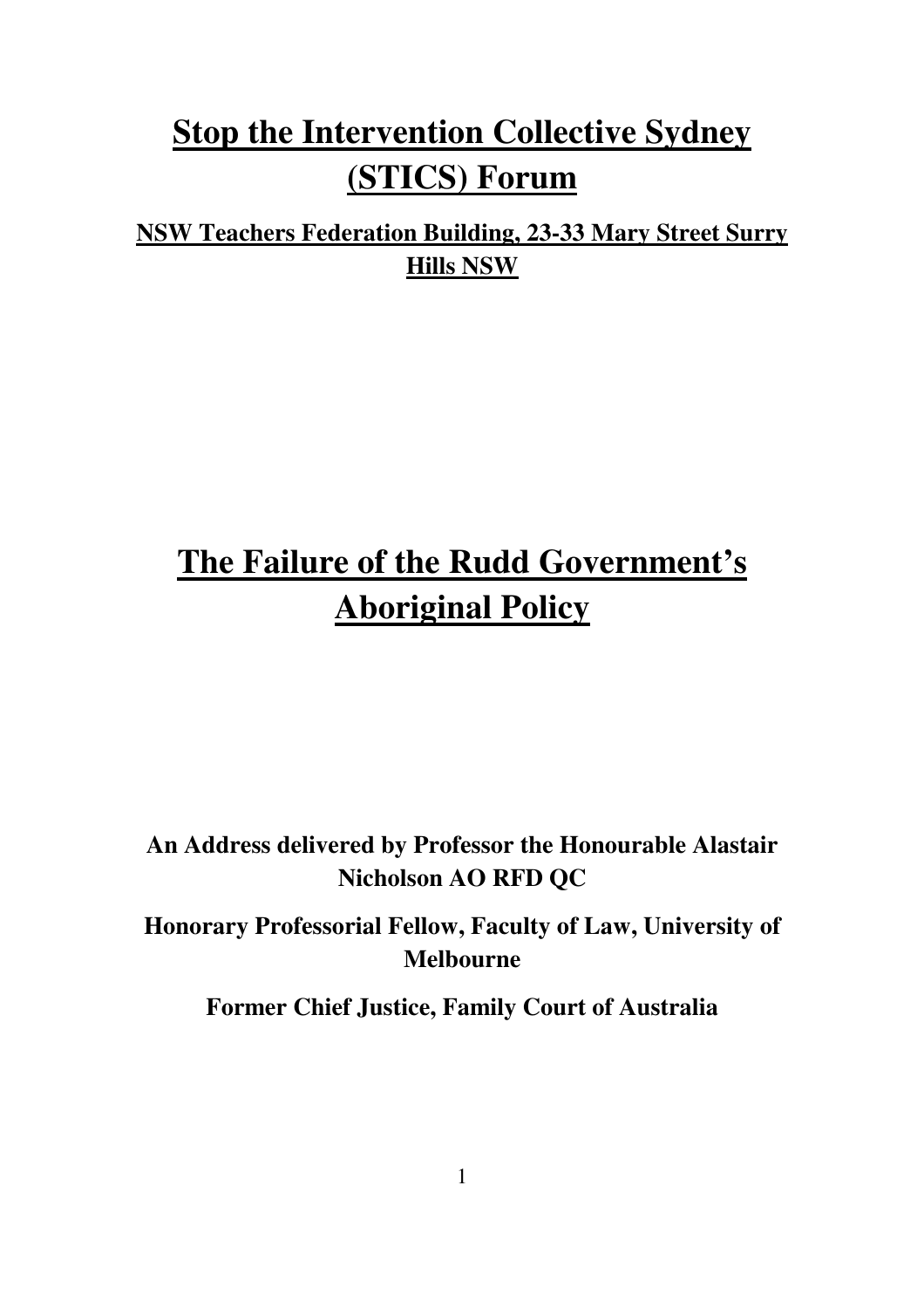## **Monday 29 March 2010**

I commence by paying my respects to and acknowledging the Gadigal clan of the Eora Nation and its elders, the traditional custodians and owners of the land that we stand and meet on tonight. I will honour your country, walk softly and leave no footprints.

I also acknowledge the representatives of other Aboriginal nations represented here today and thank them for their support. Thank you to everyone else for showing your support for democracy in this country by being here to support this forum.

I would like to commence my remarks by quoting from an inspiring speech delivered by an Aboriginal woman, Christine Fejo-King at the launch of the book "This is What We said" in Canberra this year. She said:

*"For so long Aboriginal Australians lived under the policy of 'protectors', it almost seems that we have gone full circle and have arrived back at that point. A state of affairs spoken of by a number of people in this book! Will we in the future be taken back to the time when the approval of the 'Protector of Aboriginals' must be sought for our movements, our education, employment and our marriages as noted on my parents marriage certificate here, or the 'Register of our Births' as shown here on my grandmothers birth certificate which I have permission by the matriarch of our family to raise and to show. Will we have to seek exemption from a new 'Protector of Aboriginals' before we can again experience life outside the policies of the Northern Territory Intervention? We will not do it! We are proud of our law, our culture and the resilience of our peoples.* 

*Free us from your paternalistic yoke, we are not children, stop privileging the voice of so called Aboriginal leaders (your tag, not ours) who aren't even from the Northern Territory and have no right to speak above the voices of our elders and community leaders who are on the whole good and honourable men and women. Yes there is a difference of opinion about income management but why should that be surprising? Give people a choice and support them where necessary to manage their money, but do not disempower and shame us more than you already have and are currently doing.'* 

I would also like to acknowledge the group 'concerned Australians', who produced that book, which is available here tonight and urge you to buy it and distribute it to as many people as you can.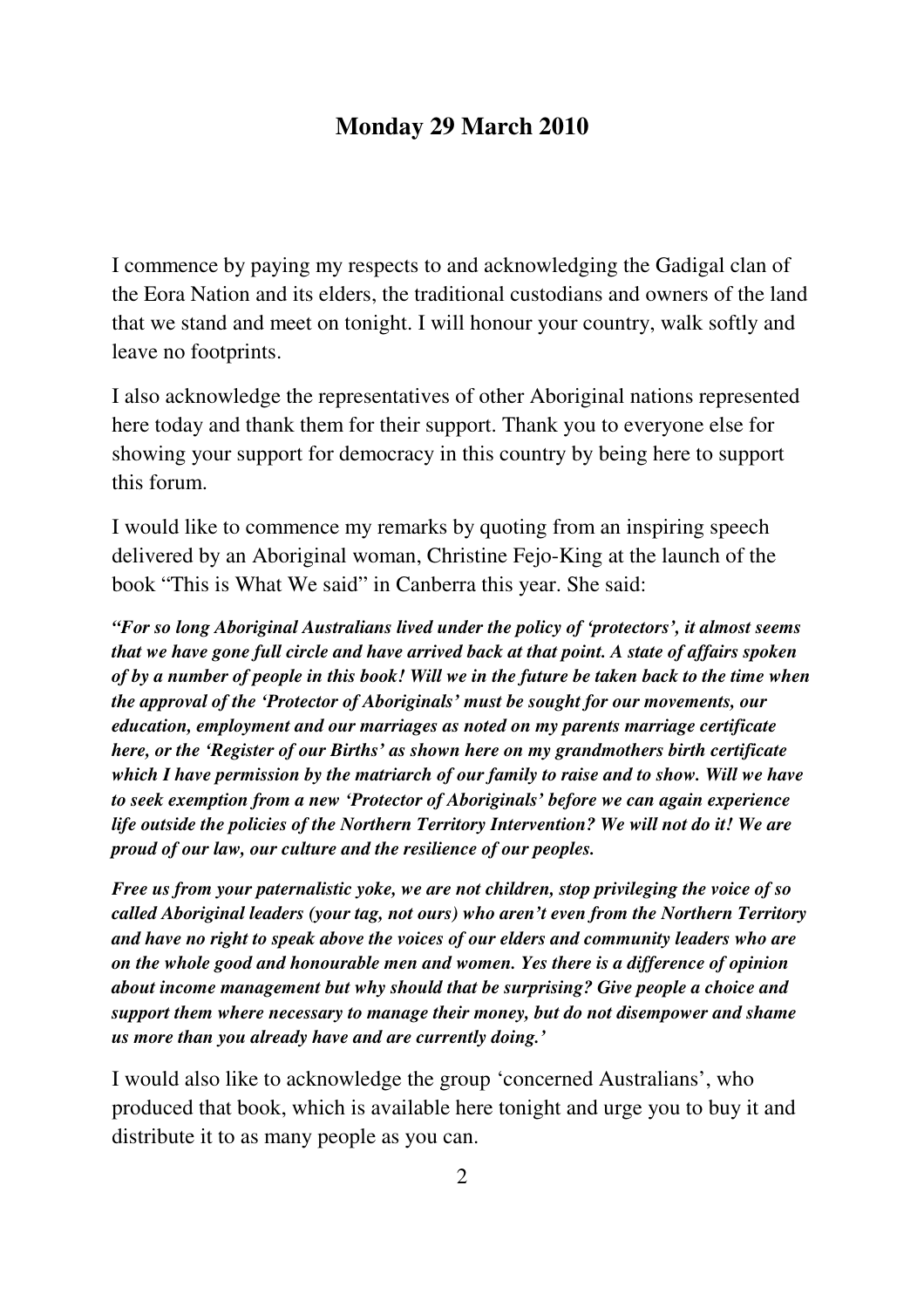I particularly acknowledge the contribution of Michele Harris from that organisation to the production of the report "Will They Be Heard" and to this book. You will also have received a flyer which I urge you to sign as an expression of opposition to this legislation. I also acknowledge the hard work of STICS and particularly Sabine Kacha and the others who have made this forum possible.

The following quote is I think apt to tonight's subject matter

*"The Australian is forcefully loquacious, until the moment of expressing any emotion. He is aggressively committed to equality and equal opportunity for all men, except for black Australians. He has high assurance in anything he does, combined with a gnawing lack of confidence in anything he thinks."* 

Robin Boyd *'The Australian Ugliness' Text Publishing2010* 

It comes from a book written over 50 years ago, which is to be re-launched in Sydney this week. I was both struck and saddened by the appropriateness of the quote to the situation that we face today. Before 2007, one might have thought that it was an interesting reflection of a time that has past. Unfortunately John Howard and Mal Brough made that relevant again today when they launched the Intervention in the Northern Territory.

They were truly an unholy combination. Howard the conservative and cunning political opportunist, who had demonstrated over 11 years a lack of empathy and understanding for the Aboriginal people, but who was on the ropes politically with an election looming. Brough, the can-do former military man who thought that all the Aboriginal people needed was the sort of direction and discipline that only he could provide. Together they provided a recipe for disaster, for which they must bear full responsibility.

Unfortunately they knew the bulk of the Australian people well and in particular that their egalitarianism did not extend to black Australians. Like the asylum seekers they were not people at all, but rather beings 'out there' who needed to be controlled and made to conform. By throwing into the mix spurious claims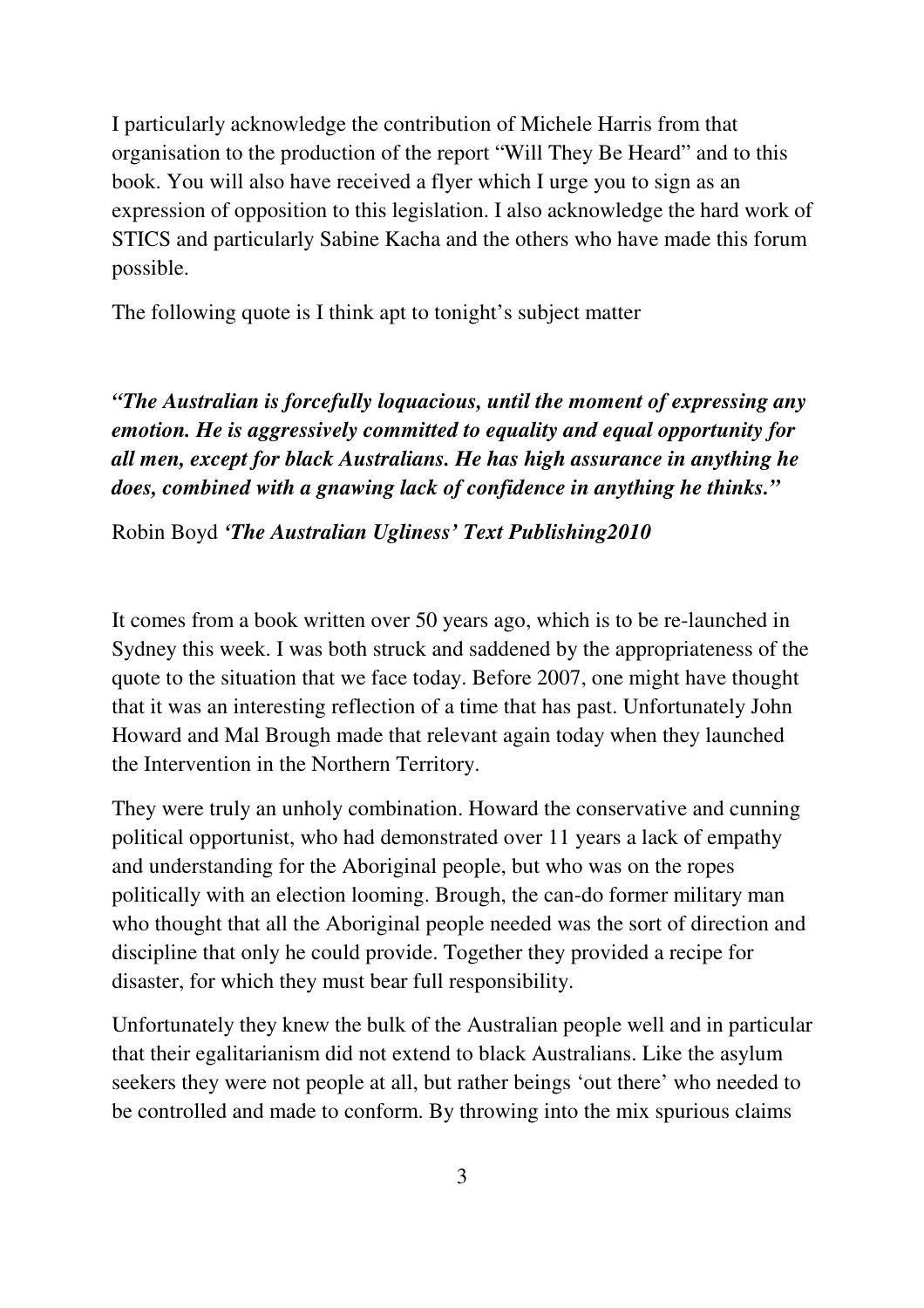that it was all being done to protect the children, Howard and Brough were assured of popular support.

This factor also meant that the Opposition Labor Party, looking forward to what it saw as an election win later in the year, was not prepared to let an issue of principle stand in the way if it meant giving Howard some oxygen. Accordingly, it supported the Intervention. There lies part of the cause of our present problem.

Pat Dodson had something different to say:

*"The tragedy of the Howard Government's eleven-year hold on power is that Indigenous policy has focused on destroying the potential for this nation to respect and nurture the cultural renaissance of traditional Indigenous society. Public policy that celebrates Indigenous culture has been shunned.* 

*We are left with a vague sense that the problems of the present-day crisis have no history and that the way forward is for Indigenous people to abandon their identity and be absorbed into European settler society".* 

#### He continued:

*"In this conservative world view, population movements from remote communities or welfare dependent towns to urban environments with economies struggling with or sustained by the global market are simply par for the course. Such communities sink or disappear. Forty thousand years of a society founded upon different presuppositions to the Greco-Roman tradition and the Protestant work ethic of industrialisation is finally colliding head on with the believers of the meteor called the global market economy.* 

*The benign use of government language — mainstream services, practical reconciliation, mutual obligations, responsibilities and participation in the real economy — cloaks a sinister destination for Australian nation building.* 

*The extinguishing of Indigenous culture by attrition is the political goal of the Howard Government's Indigenous policy agenda. Our nation is confronted with a searing moral challenge."<sup>1</sup>*

The question that the Rudd Government needs to answer is why it will not confront that searing moral challenge and why is has continued to roll over like a puppy and continued to support Howard's Intervention?

In November 2007, some seven days after Labor's election win, I delivered the Lionel Murphy memorial lecture for that year at Parliament House, Sydney. The mood that night was suitably euphoric. When I wrote the lecture I spent a considerable amount of time attacking the Intervention and that seemed to be well received by a largely Labor supporting audience.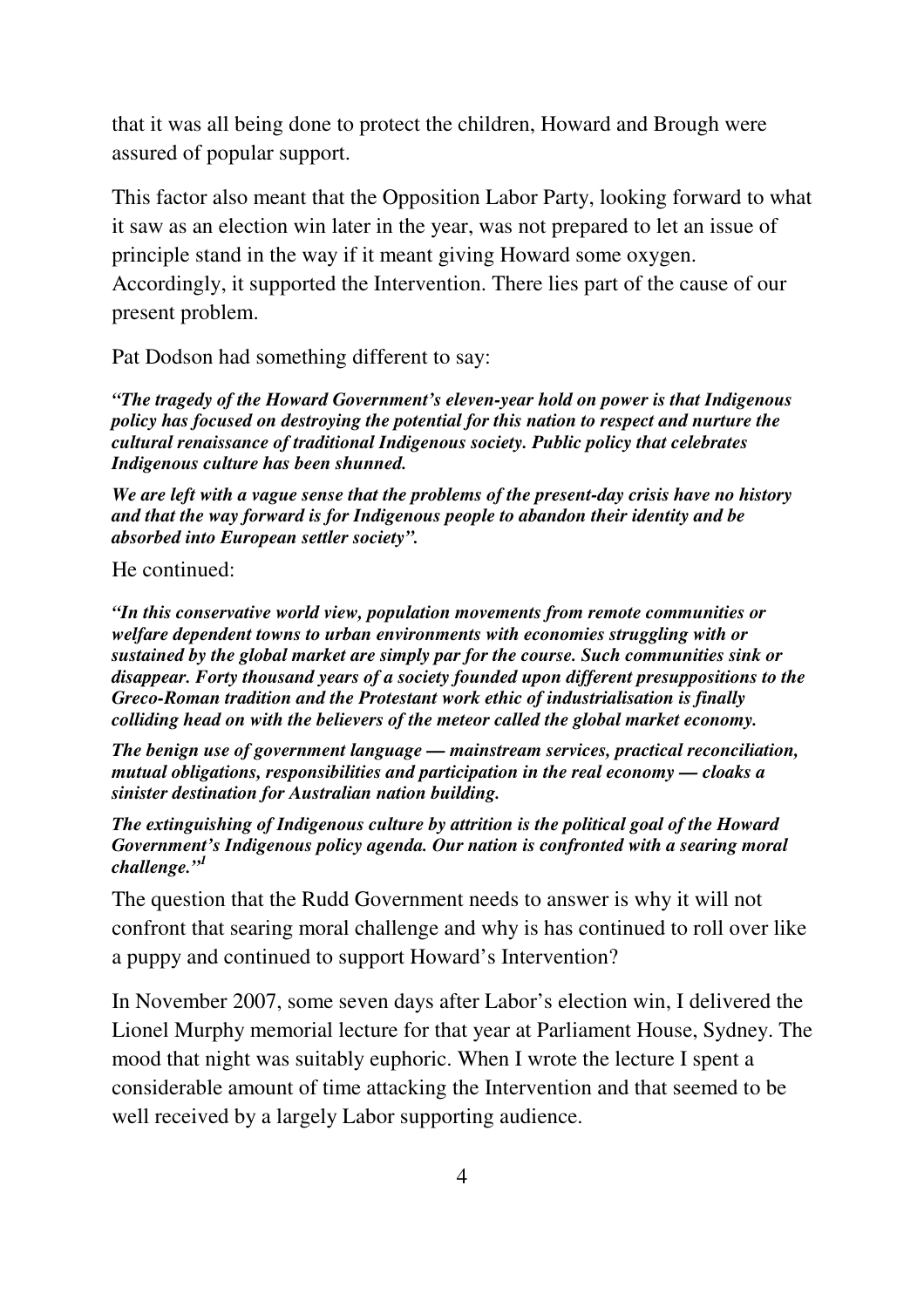I commented in relation to the Intervention:

*The breadth of the legislation is frightening and it significantly overrides the rights of many Indigenous people in ways that would not be tolerated by the ordinary Australian community. It is discriminatory and racist and bundles all Indigenous people together as potential pornographers, child molesters and persons habitually addicted to the excessive consumption of alcohol.* 

As to the future under the Rudd Government I said:

*It is to be hoped that the Rudd Labor Government will approach the implementation of this legislation in a much more sensitive manner and with real consultation with the Indigenous people. Unfortunately, its past support for the legislation may operate to restrict amendment or repeal of some of its more offensive aspects. However, it is open to it to take a much more inclusive approach to the Indigenous community and to hold proper consultations with it.* 

It is the Rudd Government's abject failure to meet those expectations that brings us here tonight.

What the Rudd Government did commit to do was to reinstate the Racial Discrimination Act in those communities affected by the Intervention. This it has failed to do to date and will continue to fail to do with its new legislation.

It is that election promise with which it purports to comply in introducing the *"Social Security and Other Legislation Amendment (Welfare Reform and Reinstatement of Racial Discrimination Act) Bill 2009".* 

For reasons that I will demonstrate, that Bill is a sham which, in the guise of reintroducing the Racial Discrimination Act to those communities, in fact perpetuates its repeal so far as the more objectionable aspects of the Intervention are concerned.

The introduction of this legislation follows upon the holding of purported 'consultations' by the Government with Aboriginal people in the affected areas of the Northern Territory. Those consultations were similarly a sham as Professor Larissa Behrendt and her colleagues from the Jumbunna Indigenous House of Learning at UTS pointed out in their report "Will They Be Heard" in November 2009.

They identified the following deficiencies in the 'consultations':

38. "The deficiencies in the process include: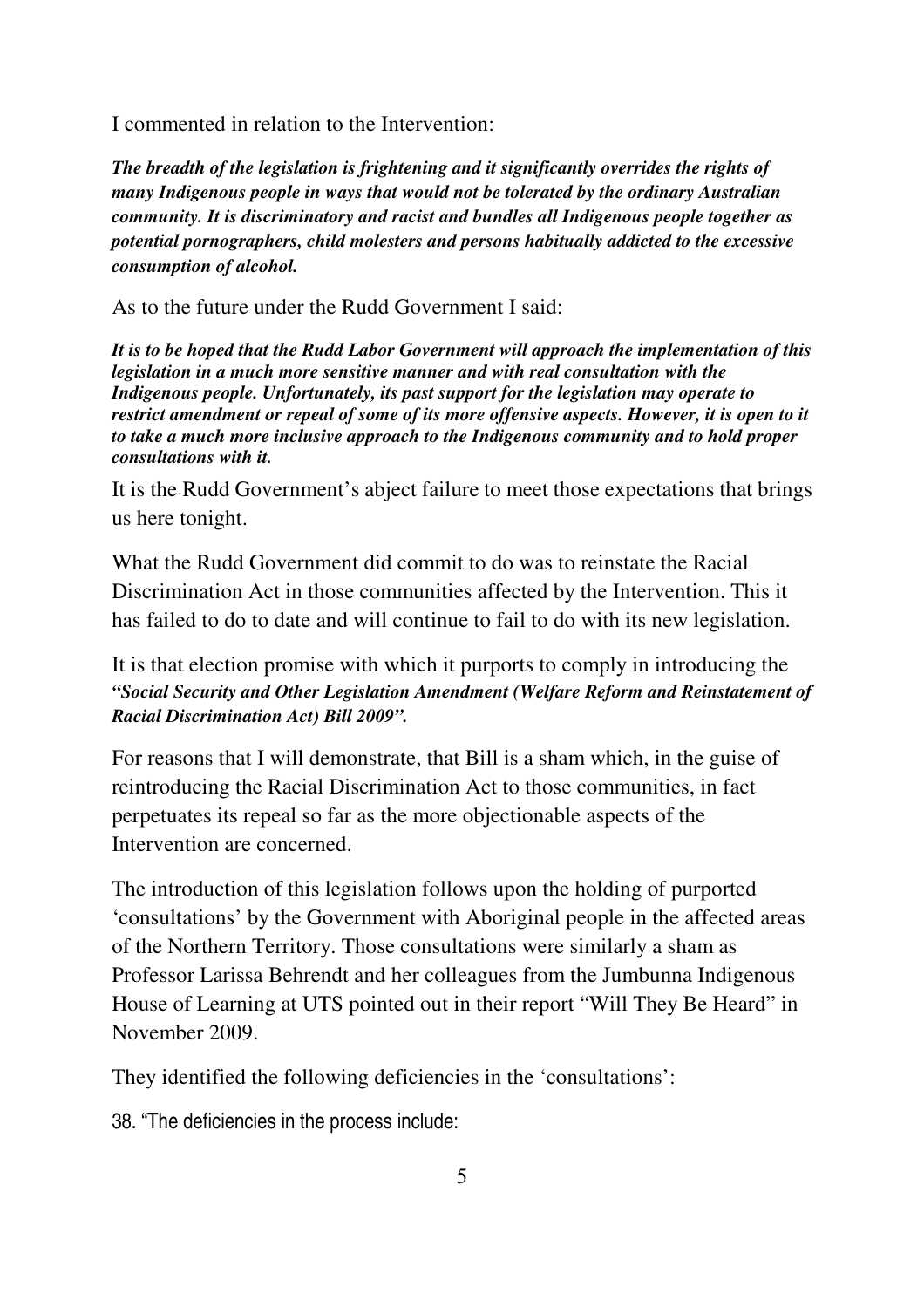- a. Lack of independence from government on the part of the people undertaking the consultancy;
- b. Lack of Aboriginal input into design and implementation;
- c. Lack of notice;
- d. An absence of interpreters;
- e. The consultations took place on plans and decisions already made by the government;
- f. Inadequate explanations of the NTER measures;
- g. Failure to explain complex legal concepts; and
- h. Concerns about the government's motives in implementing consultation.

39.These deficiencies mean that there has been a failure to consult with Indigenous people, bringing into question the credibility of alleged support and rendering invalid any potential claim that the consultations amount to genuine 'consent'."<sup>2</sup>

That report was launched by the Rt Hon Malcolm Fraser in Melbourne in November 2009. The Government response was a torrent of 'spin' which failed to answer the criticisms in the report and ignored the fact that this report was based upon the only hard evidence available of the nature of the 'consultations', namely a comprehensive video coverage of them at four significant Aboriginal communities in different parts of the Northern Territory.

However, the Government obviously had concerns about the effect of the Racial Discrimination Act upon the program of income management that it was determined to continue under the Intervention, because in the new Bill it has purported to extend the concept to all welfare recipients in Australia that the Minister designates on the basis of area, thus seeking to avoid the criticism that the Bill is discriminatory on racial grounds.

This is a graphic demonstration of the lengths to which this Government is prepared to go to protect this central feature of the Intervention. I have described it as a ruse to get around the Racial Discrimination Act by appearing to make it potentially applicable to all welfare recipients. While I think that this is correct, its potential is nevertheless frightening in the hands of this Government or its successors. It means that henceforth, recipients of welfare payments will be beholden to the decisions of public servants as to where and how they spend their money. They will be effectively treated a supplicants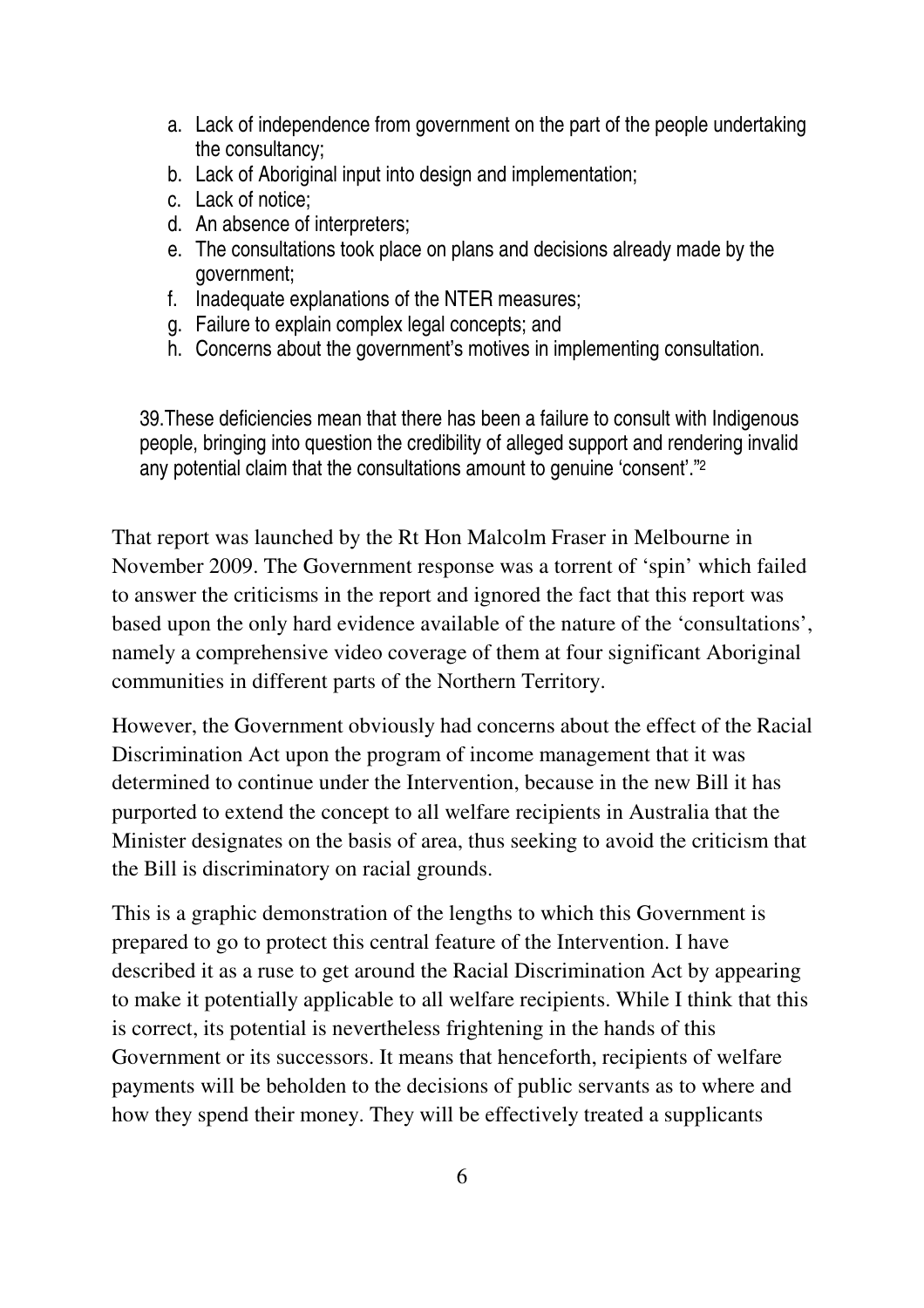rather than people who have a legal entitlement to financial support from the community as they are now.

As to income management, I consider that the retention of income management principles and its extension to all welfare recipients in designated areas demonises and in effect punishes welfare recipients as a class. Such blanket measures are sloppy, cheap and unfair solutions that reflect lazy politics.

It is appropriate at this point of my address that I turn to some points about the new Bill. Its status is that it has been the subject of a Senate Committee report which gave it majority approval and is awaiting passage at the next parliamentary sittings. It will obviously pass as it is opposed only be the Greens.

While these facts leave me with feelings of anger and despair, the fact that it has not yet passed leaves a window, albeit a tiny one, for public pressure to be placed upon the Government to avoid the adoption of a course so opposed to recognised principles of human rights and racial equality.

In this address I largely concentrate upon the income management measures contained in the proposed legislation, but it is worth noting that many other objectionable features of the Intervention have not been addressed by the Government, nor were they addressed during the so-called 'consultations' by the Government with the Aboriginal communities.

One obvious one is the differential treatment of Indigenous persons as to sentencing and bail applications with respect to issues of customary law, which is obviously discriminatory. Effectively, judges are not permitted to take issues of Aboriginal customary law into account in making sentencing and bail decisions. They can however take such matters of custom into account in dealing with people of any other ethnic background. The Government has recently indicated that it will not repeal this Howard era legislation. I regard this as an extraordinary and reprehensible decision, which seems to reflect the reality of this Government's approach to Aboriginal people.

This reality conflicts with the public position of the Government in respect of the apology and a recent highly publicised launch of a new program of recognition of the Aboriginal community. The question is what does the Government really stand for? Regrettably, I think that the answer can be found in its actions rather than its words.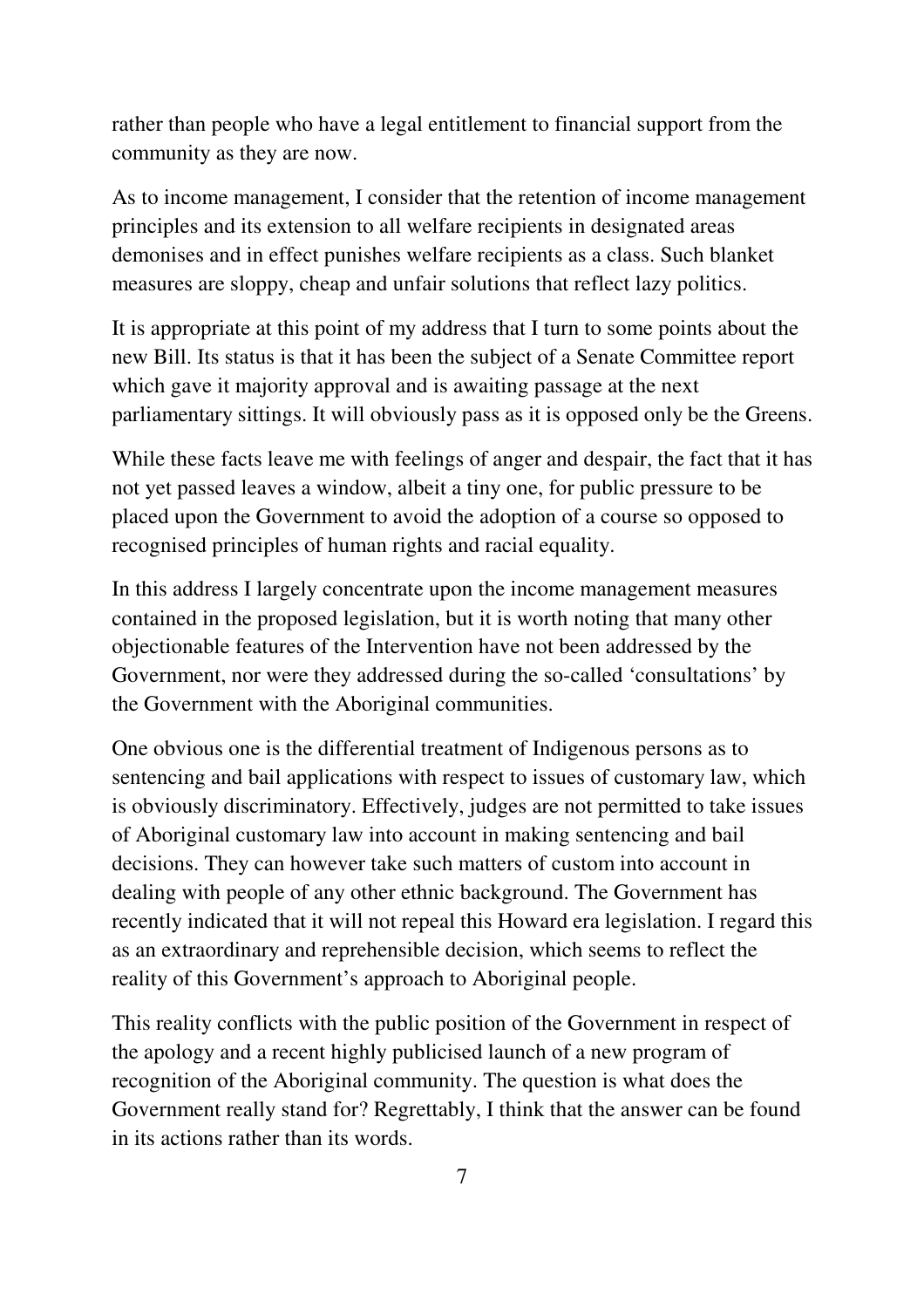This becomes even clearer upon a detailed examination of the Bill.

In considering the Bill it is necessary to pay some regard to historical issues.

 I refer first to some of the relevant provisions of the *Racial Discrimination Act 1975*.

S 9 of that act provides:

"*(1) It is unlawful for a person to do any act involving a distinction, exclusion, restriction or preference based on race, colour, descent or national or ethnic origin which has the purpose or effect of nullifying or impairing the recognition, enjoyment or exercise, on an equal footing, of any human right or fundamental freedom in the political, economic, social, cultural or any other field of public life.*"

S 10 provides:

*(1) If, by reason of, or of a provision of, a law of the Commonwealth or of a State or Territory, persons of a particular race, colour or national or ethnic origin do not enjoy a right that is enjoyed by persons of another race, colour or national or ethnic origin, or enjoy a right to a more limited extent than persons of another race, colour or national or ethnic origin, then, notwithstanding anything in that law, persons of the first mentioned race, colour or national or ethnic origin shall, by force of this section, enjoy that right to the same extent as persons of that other race, colour or national or ethnic origin.* 

Article 1, Para 4 of the International Convention on the Elimination of All Forms of Racial Discrimination, which appears as a Schedule to the Act and upon which the Act is based and which is incorporated into domestic law provides:

*"Special measures taken for the sole purpose of securing adequate advancement of certain racial or ethnic groups or individuals requiring such protection as may be necessary in order to ensure such groups or individuals equal enjoyment or exercise of human rights and fundamental freedoms shall not be deemed racial discrimination, provided, however, that such measures do not, as a consequence, lead to the maintenance of separate rights for different racial groups and that they shall not be continued after the objectives for which they were taken have been achieved."* 

Article 2.2 provides:

*"States Parties shall, when the circumstances so warrant, take, in the social, economic, cultural and other fields, special and concrete measures to ensure the adequate*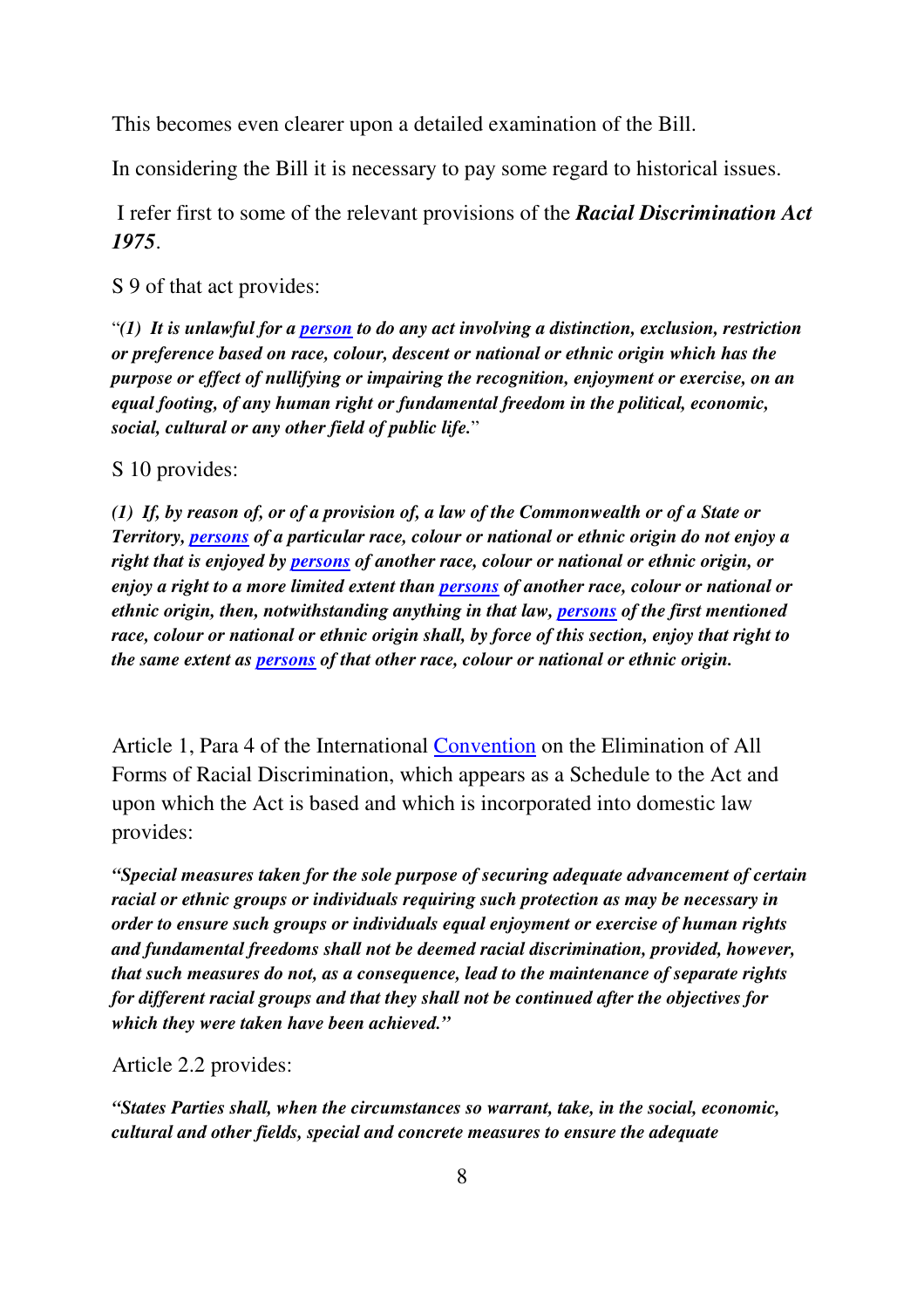*development and protection of certain racial groups or individuals belonging to them, for the purpose of guaranteeing them the full and equal enjoyment of human rights and fundamental freedoms. These measures shall in no case entail as a consequence the maintenance of unequal or separate rights for different racial groups after the objectives for which they were taken have been achieved."* 

The relationship between special measures, including these two Articles and the RDA is fully discussed in "Will They Be Heard?"<sup>3</sup> As was there pointed out, one of the characteristics of special measures is that they are designed and implemented on the basis of *prior consultation* with affected communities and the active participation of such communities and may, if they have a potentially negative effect, only be special measures if enacted with the consent of the affected people.<sup>4</sup>

It is apparent that these provisions of the RDA and the requirements associated with special measures presented great difficulties to the Howard Government's NTER proposals in 2007 and I now turn to the legislation that put the emergency response into effect.

It was apparent to those advising the then Government that this legislation could not sit comfortably with the RDA because it clearly did involve racial discrimination against Aboriginal people in a number of ways too numerous to set out here but including the so called Income Management Regime.

It therefore became necessary to nullify the provisions of the RDA so far as those subject to that legislation were concerned and this was done, with the support of the then Opposition.

Ss 132 of the NTERA Act provided as follows:

#### *"Racial Discrimination Act*

 *(1) The provisions of this Act, and any acts done under or for the purposes of those provisions, are, for the purposes of the Racial Discrimination Act 1975 , special measures.* 

 *(2) The provisions of this Act, and any acts done under or for the purposes of those provisions, are excluded from the operation of Part II of the Racial Discrimination Act 1975 .* 

 *(3) In this section, a reference to any acts done includes a reference to any failure to do an act."*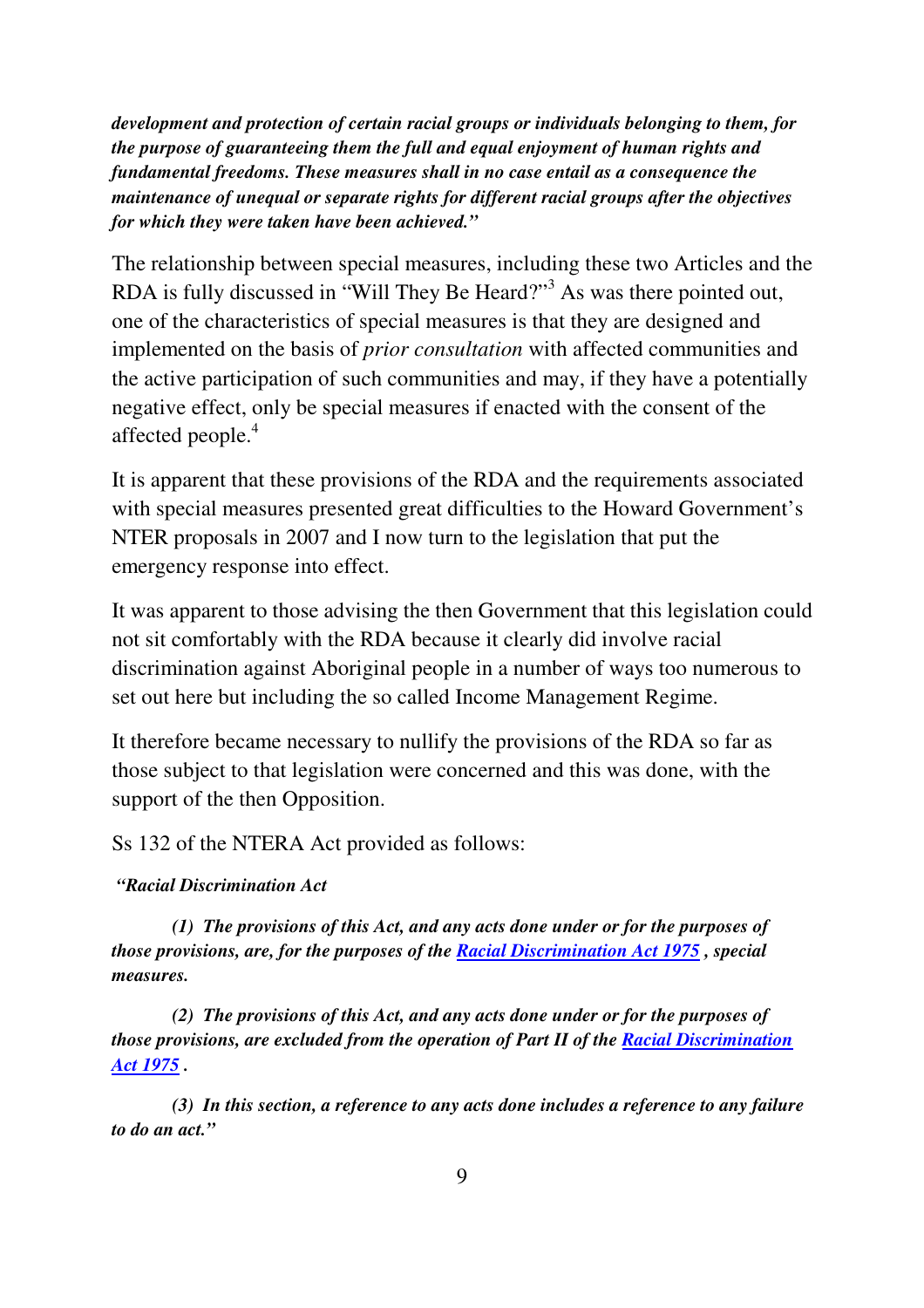The other legislation underpinning the NTER contained similar provisions.

What is significant is that the legislation first asserted that what was being done in the NTER constituted 'special measures'. This was untenable and it is highly unlikely that the simple assertion that the measures were special measures within the meaning of the Convention would have been upheld by a court. The least of the problems would have been the difficulties involved in the complete lack of any consultation that accompanied the legislation either before or after it was enacted. It thus became necessary to effectively repeal the RDA in the areas affected by the NTER and this was achieved by s 132 (2). For good measure the Government simply overrode any inconsistent NT laws in s 133.

The Rudd Government's amending Bill repeals all of these sections in an apparent attempt to indicate compliance with its election promises.<sup>5</sup> However, a careful examination of this legislation reveals how qualified that compliance is.

S 4 of schedule 1 of the amending Bill provides:

### *"To avoid doubt:*

 *(a) the repeal of sections of an Act by this Schedule does not have retrospective effect; and* 

 *(b) section 8 of the Acts Interpretation Act 1901 applies to the repeal (unaffected by any contrary intention)* 

At first sight this appears to be unexceptionable. However what it does is to preserve the legal effect of everything that was done under the NTER legislation while protecting the Commonwealth from any claims for damages that might otherwise have arisen.

At the same time it highlights the ephemeral nature of the protection afforded by the RDA to victims of racial discrimination in Australia in that it confirms that such protection is very much in the hands of the Government of the day. This falls a long way short of the sort of constitutional guarantee that would be afforded by a Bill of Rights.

However an examination of the further provisions of the Bill reveals just how limited the effect of the so called repeal is. Nowhere is this more apparent than in the area of income protection.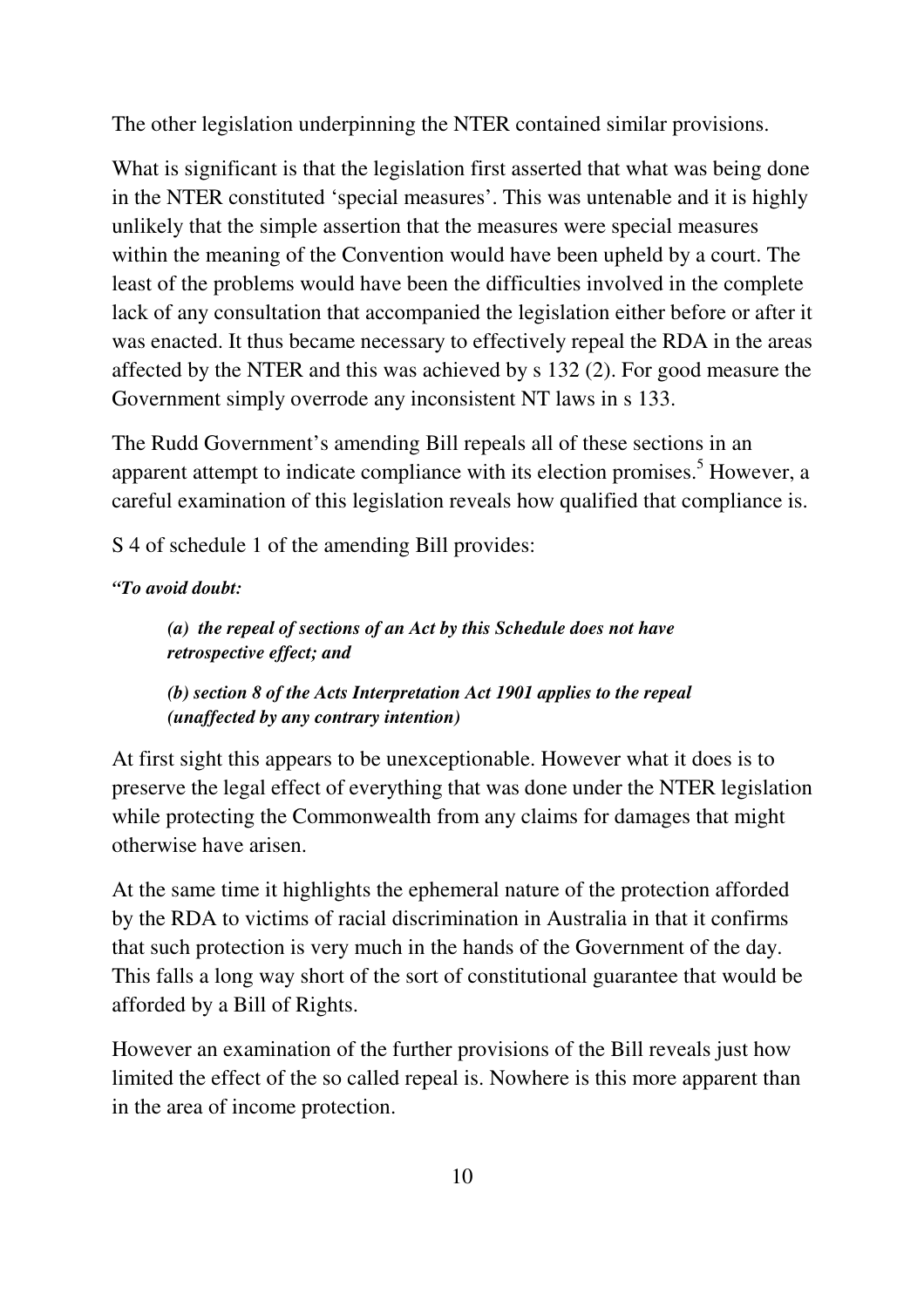#### **Income Protection**

Schedule 2 of the Bill headed "Income management regime" first operates to repeal the definitions of welfare payments contained in s 123TC of the Social Security (Administration) Act.

The Bill in s 28 inserts a new Category E welfare payment definition into s 123TC that removes any reference to Aboriginal allowances such as ABSTUDY but is defined more broadly.

It repeals definitions of declared relevant, exempt and relevant Northern Territory areas from s 123 TC. Most importantly, it repeals s 123 UB of the Social Security Act which defines the persons subject to the income management regime by their presence or otherwise in relevant Northern Territory areas and s 123 UG which enabled the Secretary to declare certain people to be '**exempt Northern Territory persons**'. Various other consequential amendments are made directed at removing the association between income management and the Northern Territory in an attempt to show that the new legislation is not in form discriminatory to Aboriginal persons.

However, the real test of the sincerity (or lack of it) of this approach is to be found in the 'Saving and Transitional' provisions of the new Bill and particular in Clause 23 because, despite the repeal of s 123 UB referred to above, it is preserved with full force and effect in relation to persons who were subject to it in the NT for a further period of 12 months from the date that the Bill becomes law. For these people, who include most of the Aboriginal population of the NT it is as if the repeal of the RDA has never happened.

Presumably the Government would seek to rely upon its so-called 'consultations' with the people to justify this as a 'special measure' or alternatively will make a new declaration under the amended legislation to operate from the end of the 12 month transition period to continue with income management in those areas, relying upon the same 'consultations'. We thus have the ironic situation that the very Act that purports to end racial discrimination and restore the RDA in fact perpetuates the discrimination that the original NTER legislation was designed to effect.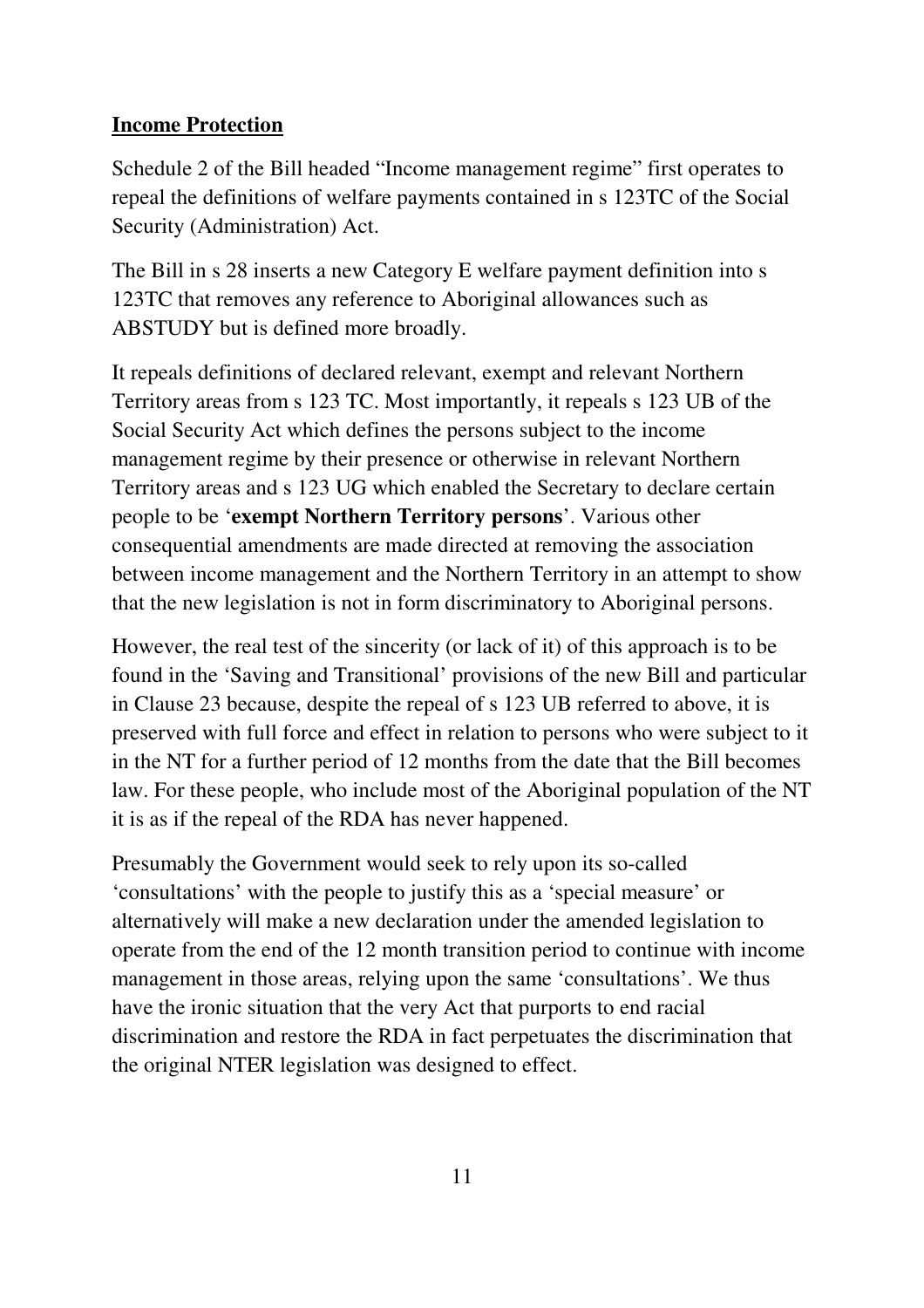#### **New Income Management Measures**

These are contained in part 2 of the Bill. They enable a child protection officer or the Queensland Commission to require that a person be subject to income management, or the Secretary to determine that a person is a vulnerable welfare payment recipient and therefore subject to income management. Other persons so subject are "disengaged youth", "long term welfare recipients", people whose children or their partner's children do not meet school enrolment requirements, or have unsatisfactory school attendance and those who voluntarily submit themselves to the scheme.

The area criterion of the original legislation has been removed so that the section has universal application throughout Australia. However, it is also clear that the criteria are now designed to target Aboriginal people without expressly saying so, but may now encompass others as well. Since so many Aboriginal people are long term welfare recipients, the measures are clearly directed at them as the major targets of the legislation.

Further, the area criterion is introduced in a different way.

The new s 123TFA provides:

*The Minister may, by legislative instrument, determine that:* 

- *(a) a specified State; or*
- *(b) a specified Territory; or*

*(c) a specified area;* 

*is a declared income management area for the purposes of this Part.* 

Proposed ss 123UCA, UCB and UCC target persons *within the declared income management area* who are vulnerable welfare payment recipients, disengaged youth between 15 and 25, or long term welfare payment recipients.

What is quite clear is that the legislation gives unprecedented power to the Minister and the Secretary in respect of welfare recipients throughout Australia. However, what is also clear is as I have suggested, that this is little more than a ruse to overcome the provisions of the RDA and that the real targets of the income management scheme are likely to be Aboriginal people including Aboriginal people living beyond the NT. It is little more than a clumsily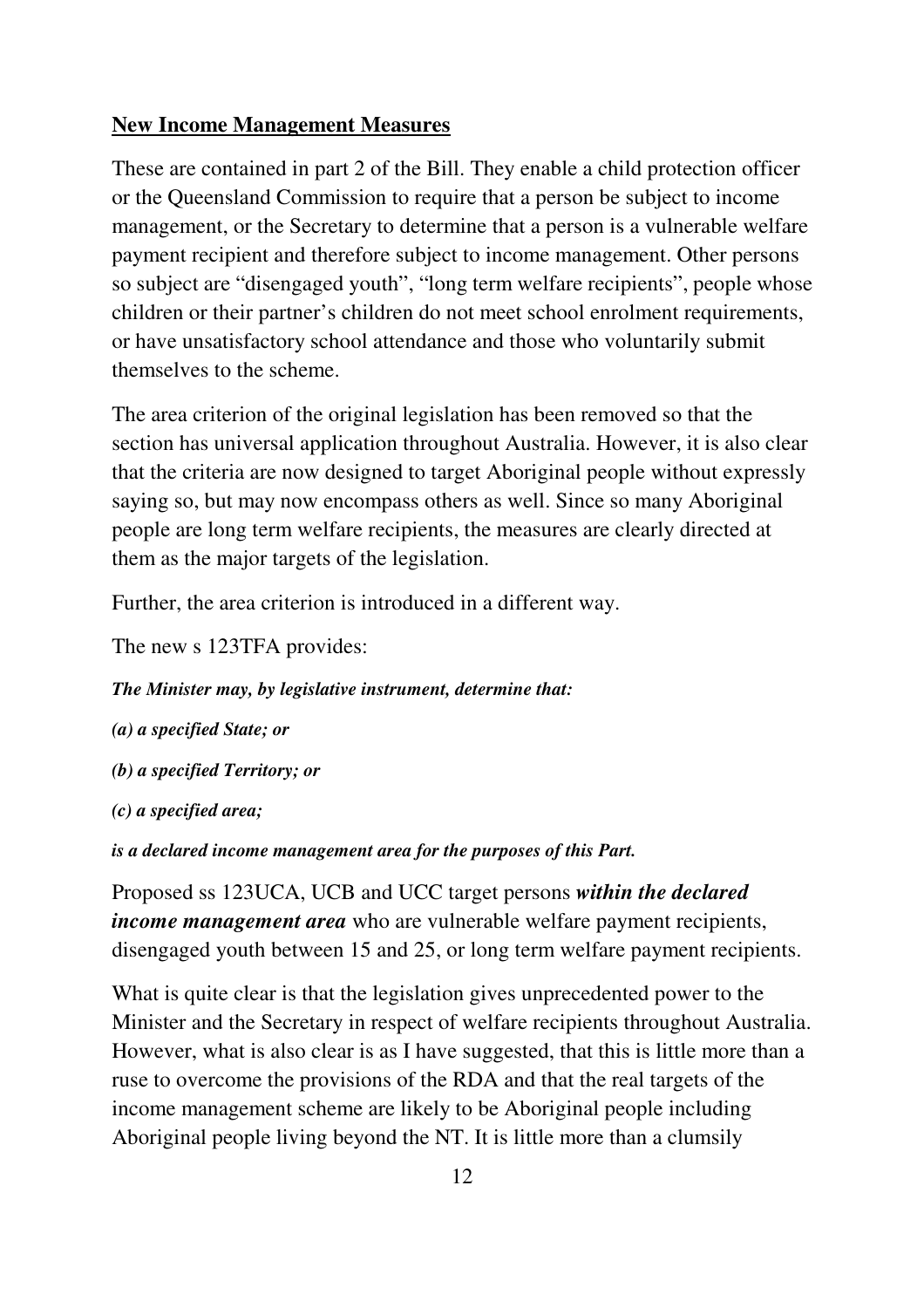disguised and cynical attempt to perpetuate racial discrimination against them. If that was not bad enough, it has the additional and frightening potential to extend well beyond them.

## **Alcohol, Prohibited Material, Acquisition of rights title and interests in land, Licensing of Community Stores**

I do not propose to discuss these provisions in detail. They differ from the income management regime in that they do not purport to extend these provisions to the whole community or beyond the NT. They each contain an objects clause which is clearly designed to constitute each of these provisions as a special measure within the meaning of the Convention. For example as to alcohol, proposed Schedule 3 s6A states:

#### *The object of this Part is to enable special measures to be taken to reduce alcohol-related harm in Indigenous communities in the Northern Territory.*

Similarly in relation to prohibited material proposed Schedule 4 s98A states:

*The main object of this Part is to enable special measures to be taken to protect children living in Indigenous communities in the Northern Territory from being exposed to prohibited material.* 

Similarly, in relation to the issue of acquisition of rights, title and interests in land proposed Schedule 5 s30A states:

*The object of this Part is to enable special measures to be taken to:* 

*(a) improve the delivery of services in Indigenous communities in the Northern Territory; and* 

*(b) promote economic and social development in those communities.* 

Proposed Schedule 6 s91A states the object of licensing of Community Stores as follows:

*(1) The object of this Part is to enable special measures to be taken for the purpose of promoting food security for certain indigenous communities in the Northern Territory.* 

*(2) In particular, this Part is to enhance the contribution made by community stores in the Northern Territory to achieving food security for certain Indigenous communities.*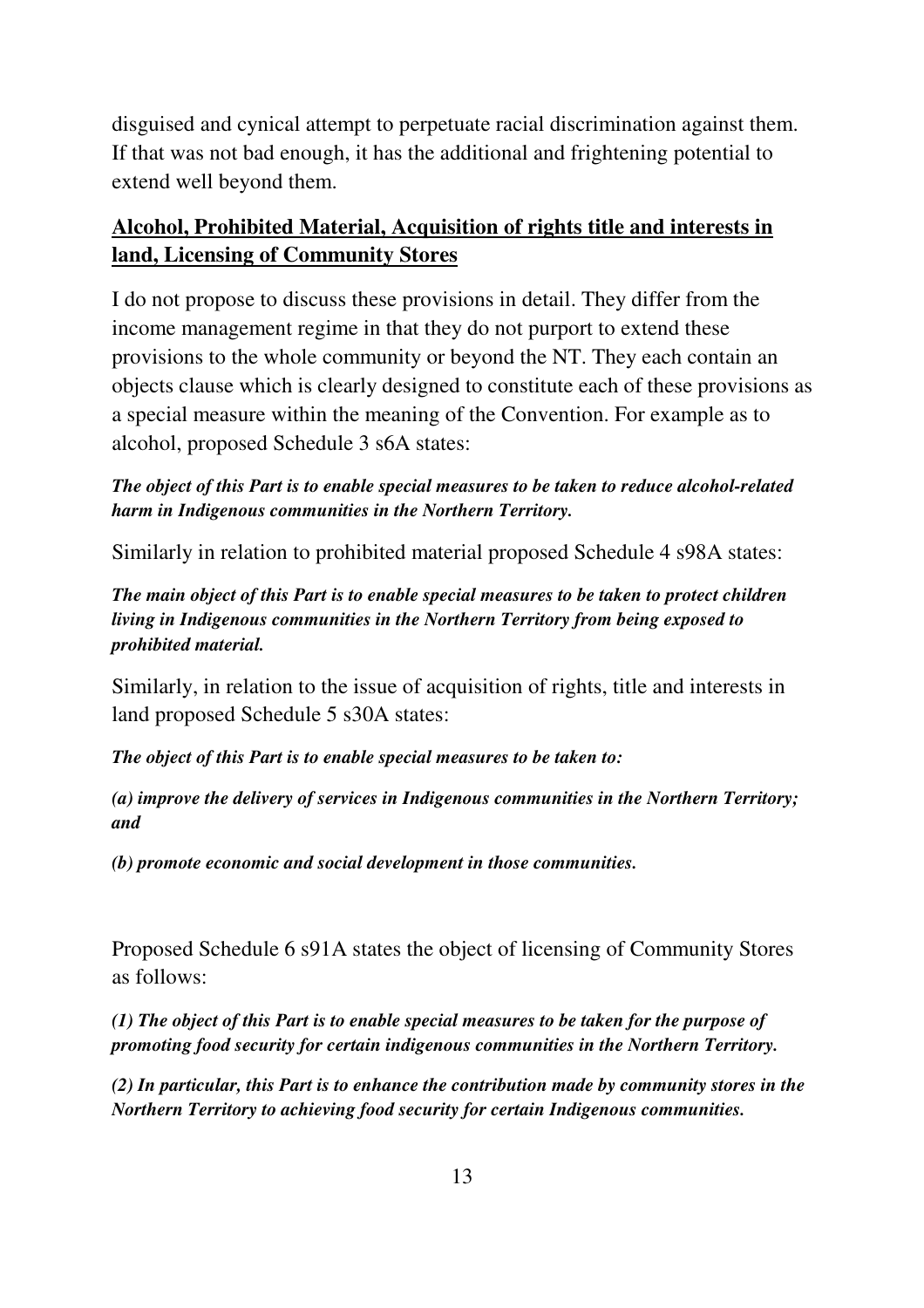While it may be arguable that all or some of these provisions could constitute special measures it is at least doubtful as to whether this can be achieved *ex post facto* as the Government has sought to do.

So far as alcohol is concerned it has also taken a number of additional steps in the legislation that are either designed to achieve this object or to take into account some of the concerns expressed during the consultations.

For example the compulsory posting of notices as to alcohol and pornography and the need to state penalties has been relaxed and a degree of consultation is allowed for as to these matters.

Similarly, the automatic designation of the whole of prescribed areas as a public place has been relaxed and the minister may not make a declaration in relation to a prescribed area or part of it as a public place unless requested to do so by a resident. There are also provisions for consultation and discussion and specific criteria are set out for the making of such a declaration.

Again in relation to prohibited material there is now a provision for the Minister to declare that the relevant part ceases to have effect in relation to a specified prescribed area or part thereof and similar provisions for consultation as is the case with alcohol.

There are few changes to the leasing provisions contained in the NTER Act. One is a provision that prevents the Commonwealth from engaging or permitting others to engage in mining on leased land. There is also a provision requiring the Commonwealth to have regard to the traditions, observances, custom and beliefs of Indigenous people generally or of particular groups of Indigenous persons in administering leases.

So far as community stores are concerned there are quite detailed provisions relating to their management but nothing that requires particular comment in this context.

The only amendment to the Australian Crime Commission Act 2002 is to the definition of Indigenous violence or child abuse which is defined as serious violence or child abuse committed against an Indigenous person.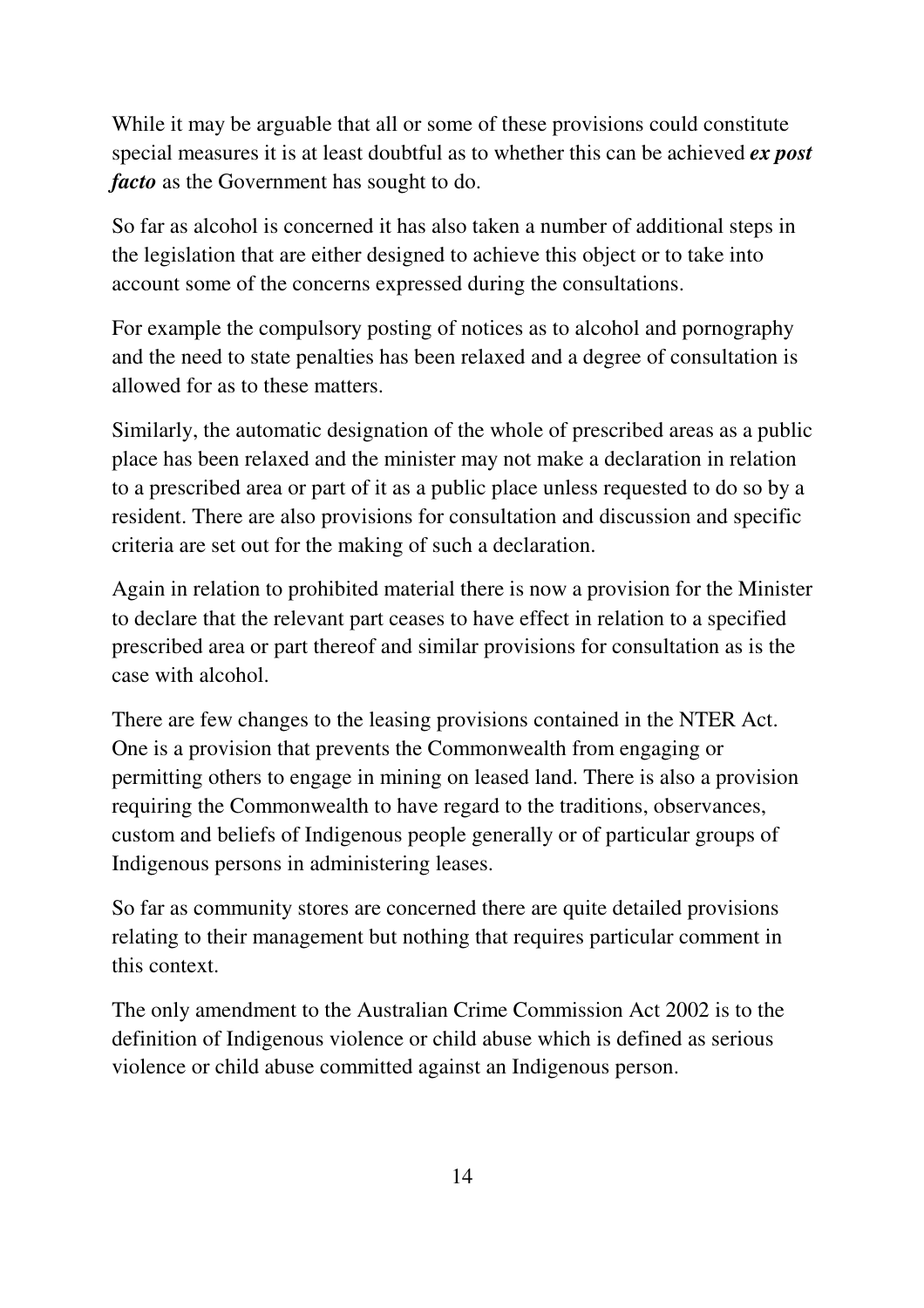### **Conclusion**

This is disgraceful legislation which perpetuates the paternalism and racial discrimination inherent in the Intervention. It is a disturbing extension of bureaucratic powers and the power of the executive over welfare recipients and seems to reflect a philosophy more in tune with that of the previous Government that what one would expect of a Labor Government.

The real issue that troubles me is as to why this Government, which was elected with such expectation of change, is behaving in this way towards Aboriginal people. What are its sources of advice and who is giving it? Is it the Department which administered the Intervention in the first place? Is the Minister the moving spirit or the Prime Minister?

It seems to be an inadequate explanation to say that it is a continuation of the policy, or lack of it, that led the Government while in Opposition to support it. Surely it did so for purely political reasons and not as a matter of policy? If this was so there would be nothing easier than to walk away from it now they are in Government.

Is it an attempt by the Government to garner Opposition support for its reintroduction of the Racial Discrimination Act by the passage of a Clayton's version that leaves the Intervention untouched? If so why would the Government want to do this? Surely it would be better to wrong foot the Opposition by making it either cave in or be put in the position of opposing the reintroduction of the Act to the NT and thus in favour of racial discrimination?

It is interesting to note that at the recent Senate Committee Inquiry there was overwhelming opposition to the continuation of income management from the welfare sector, which should have embarrassed the Government.

There are also strong arguments that the continuation of these policies runs contrary to various UN human rights instruments and to the Declaration of the Rights of Indigenous peoples, which the Government purports to support.

I am reluctantly drawn to the conclusion that this Government, like its predecessor, is not serious about Aboriginal Reconciliation, despite its lip service to the contrary.